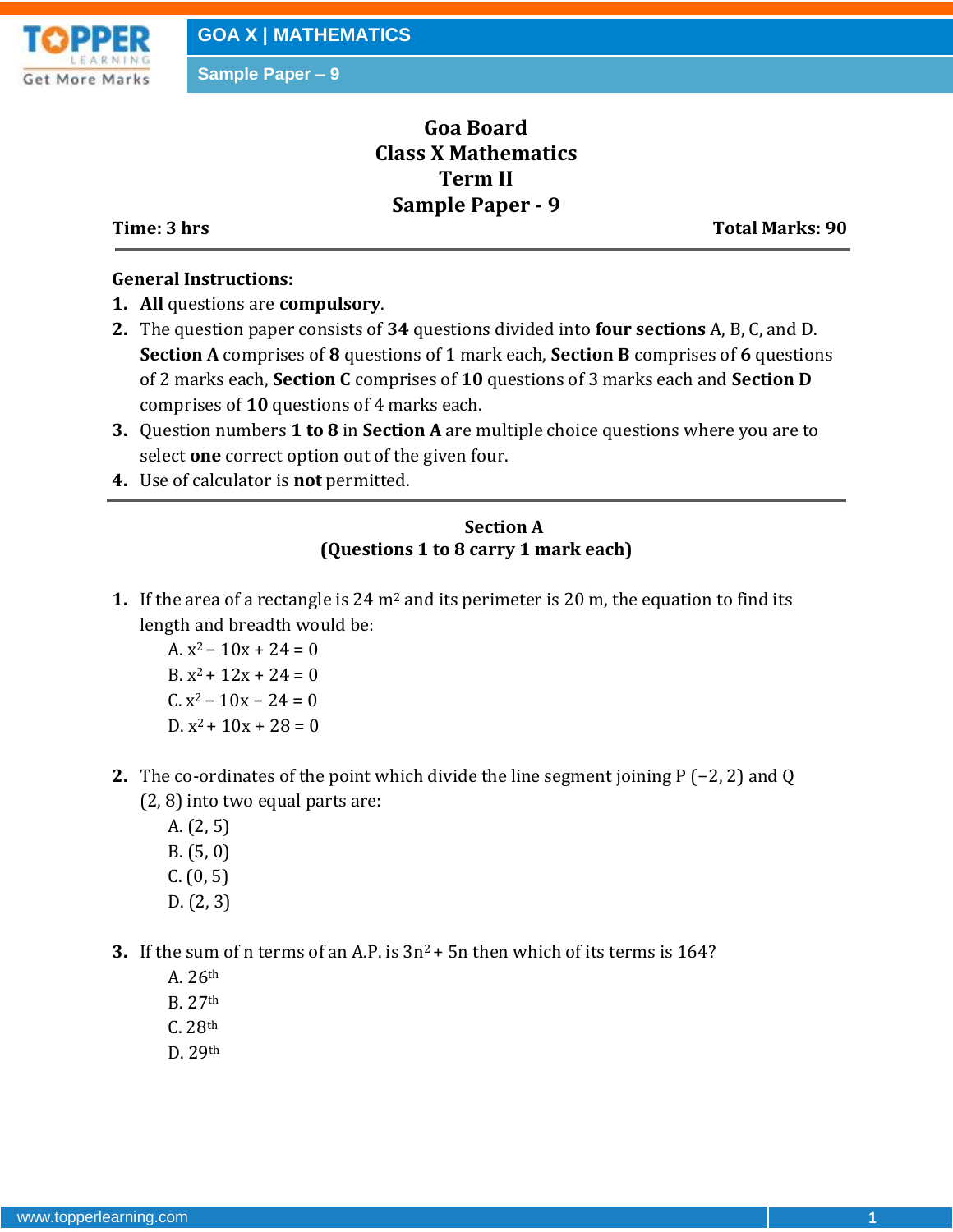

- **4.** In the figure, the pair of tangents AP and AQ drawn form an external point A to a circle with centre O are perpendicular to each other and length of each tangent is 5 cm. The radius of the circle is:
	- A. 10 cm B. 7.5 cm C. 5 cm D. 2.5 cm
- **5.** A vertical tower is 20 m high. A man at some distance from the tower knows that the cosine of the angle of the elevation of the top of tower is 0.5. He is standing from the foot of the tower at a distance of:
	- A. 20√3m B. 30√3m C.  $\frac{20}{5}$ m 3  $D. \frac{10}{\sqrt{m}}$ m 3

**6.** If the probability of winning a game is 0.3, then the probability of losing it is:

- A. 0.5
- B. 0.2
- C. 0.7
- D. 0.3
- **7.** If the diameter of a semicircular protractor is 14 cm, then its perimeter is:
	- A. 30 cm
	- B. 36 cm
	- C. 40 cm
	- D. 44 cm
- **8.** A spherical shell of lead, whose external diameter is 18 cm, is melted and recast into a right circular cylinder, whose height is 8 cm and diameter 12 cm. The internal diameter of the shell is:

A. 
$$
6\sqrt{19}
$$
 cm  
\nB.  $6(19)^{\frac{1}{3}}$  cm  
\nC. 619 cm  
\nD.  $6(19)^{\frac{1}{4}}$  cm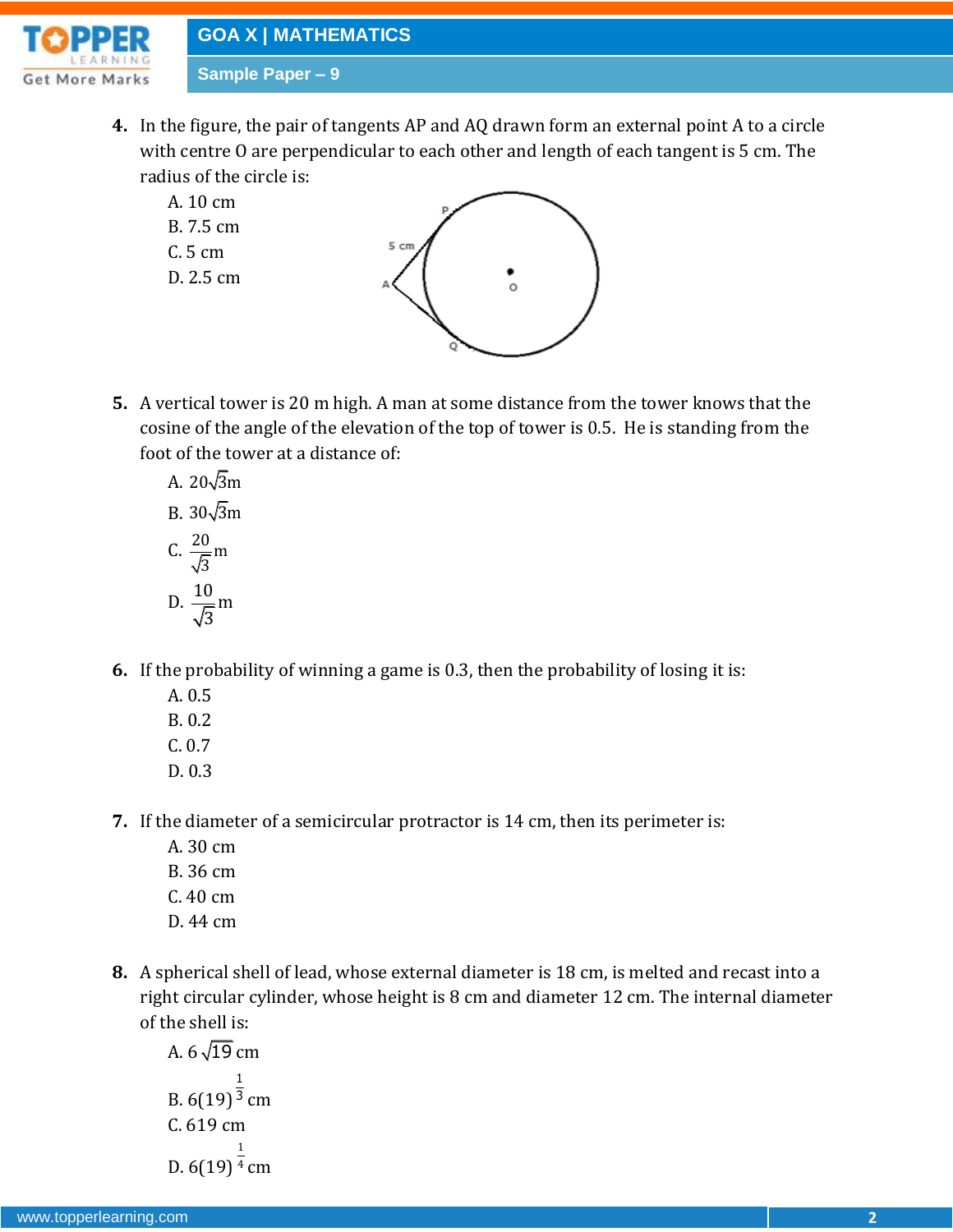

## **Section B (Questions 9 to 14 carry 2 marks each)**

- **9.** A car travels a distance of 0.99 km in which each wheel makes 450 complete revolutions. Find the radius of its wheels.
- **10.** If the points (a, 0), (0, b) and (1, 1) are collinear, then prove that  $\frac{1}{n} + \frac{1}{n} = 1$ a b  $+\frac{1}{x} = 1$ .
- **11.**AB is a diameter of a circle. BC is the tangent to the circle at B as shown in the given figure. Show that  $\angle$  PBC =  $\angle$  BAP.



- **12.**Which term of the A.P.: 5, 15, 25, ..... will be 130 more than the 31st term?
- **13.**The points A(4, −1), B(6, 0), C(7, 2) and D(5, 1) are the vertices of a rhombus. Is ABCD also a square?
- **14.** Find the roots of the quadratic equation  $x^2 + 2\sqrt{2}x 6 = 0$  by the factorisation of the corresponding quadratic polynomial.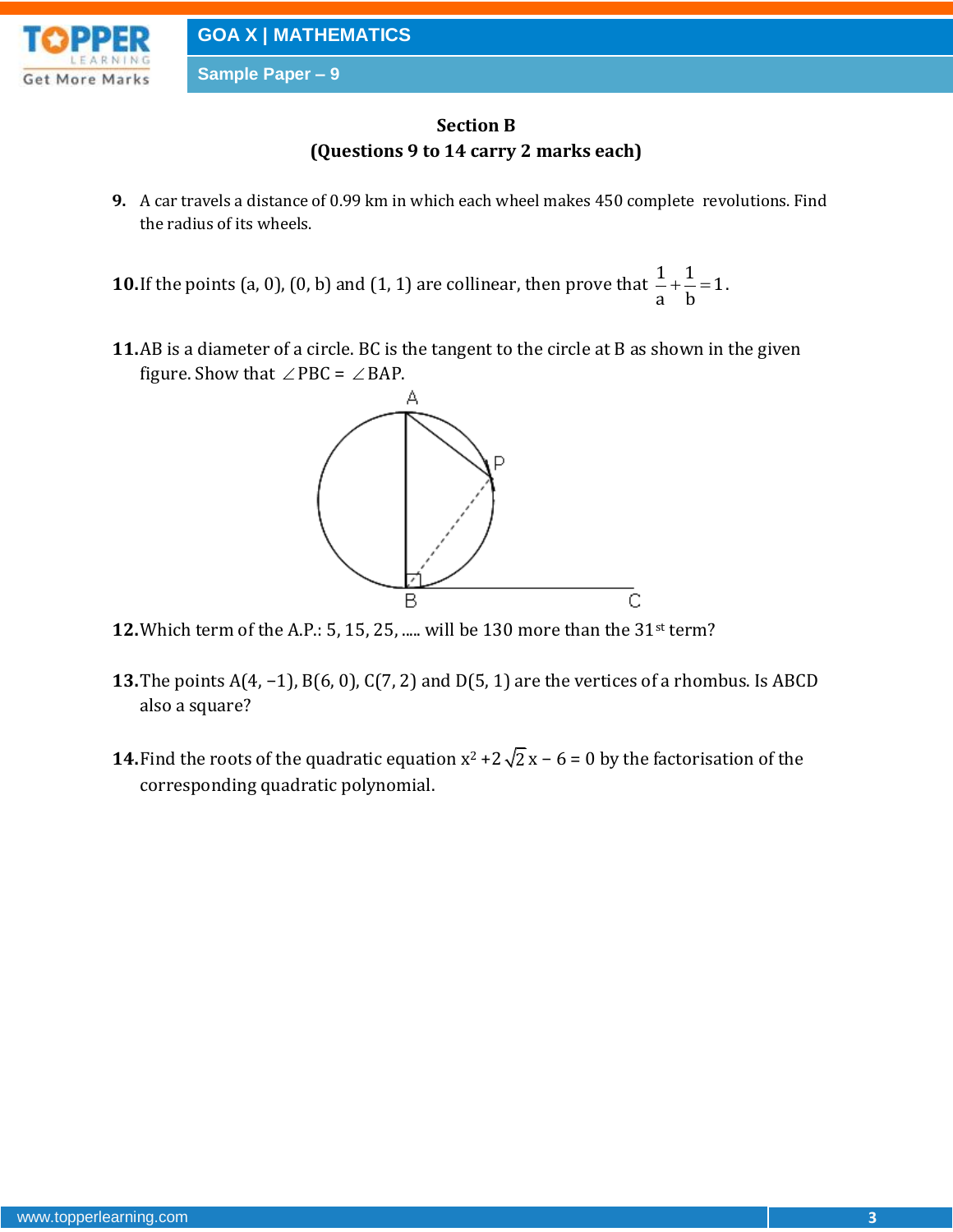

## **Section C (Questions 15 to 24 carry 3 marks each)**

- **15.**The horizontal distance between two towers is 140 m. The angle of elevation of the top of the first tower when seen from top of the second tower is 30°. If the height of the second tower is 60 m, find the height of the first tower.
- **16.**A well of diameter 3 m is dug 14 m deep. The earth taken out of it has been spread evenly all around it to a width of 4 m to form an embankment. Find the height of the embankment.
- **17.**In the given figure, the diameter AB of the circle with centre O is extended to a point P and PQ is a tangent to the circle at the point T. If  $\angle$  BPT = x and  $\angle$  ATP = y, then prove that  $x + 2y = 90^{\circ}$ .



- **18.**Find the area of the rhombus ABCD whose vertices are A(3, 0), B(4, 5), C(−1, 4) and  $D(-2, -1)$ .
- **19.**If the sum of first m terms of an A.P. is n and the sum of first n terms is m, then show that the sum of its first  $(m + n)$  terms is  $-(m + n)$ .
- **20.** Construct a triangle similar to  $\triangle ABC$  in which AB = 6 cm, BC = 5 cm and m  $\angle B$  = 60°, with its sides equal to  $\frac{7}{7}$ 5 of the corresponding sides of  $\triangle$  ABC.
- **21.**An integer is chosen at random from 1 to 200. What is the probability that the integer chosen is divisible by 6 or 8?

**22. Solve:** 
$$
\frac{1}{x+4} - \frac{1}{x-7} = \frac{11}{30}
$$
, where  $x \neq -4, 7$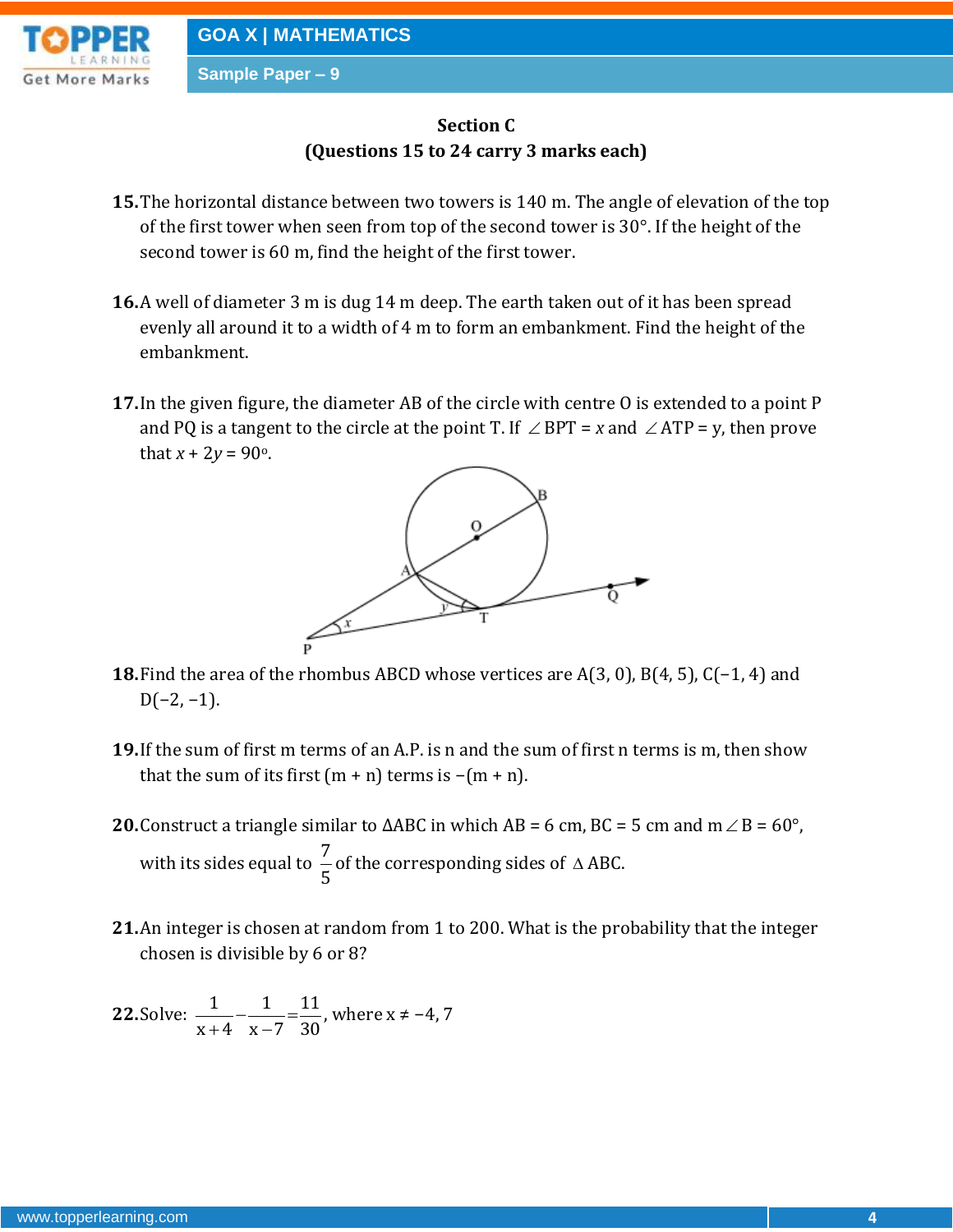- **23.**In a school, students thought of planting trees around the school to reduce air pollution. It was decided that the number of trees which each section of each class would plant will be the same as the class in which they are studying, e.g., a section of class-I will plant 1 tree, a section of class II will plant 2 trees and so on till class XII. There are three sections of each class. How many trees will be planted by the students? What value can you infer from the planting of trees by the students?
- **24.** If a  $\neq$  b  $\neq$  c, prove that the points (a, a<sup>2</sup>), (b, b<sup>2</sup>) and (c, c<sup>2</sup>) can never be collinear.

### **Section D (Questions 25 to 34 carry 4 marks each)**

- **25.**A man on a cliff observes a boat at an angle of depression of 30° which is approaching the shore to a point immediately beneath the observer with uniform speed. Six minutes later, the angle of depression of the boat is found to be 60°. Find the time taken by the boat to reach the shore.
- **26.**A circle is inscribed in a quadrilateral ABCD in which m∠B = 90°. If AD = 23 cm, AB = 29 cm and DS = 5 cm. Find the radius of the circle.



- **27.**The radii of the circular ends of a solid frustum of a cone are 33 cm and 27 cm, and its slant height is 10 cm. find its capacity and total surface area. Take  $\,\pi$  =  $^{22}\!/$  $\pi = \frac{22}{7}$ .
- **28.**The diagonal of a rectangular field is 60 metres more than the shorter side. If the longer side is 30 metres more than the shorter side, find the length of the sides of the field.
- **29.**Prove that the lengths of tangents drawn from an external point to a circle are equal.